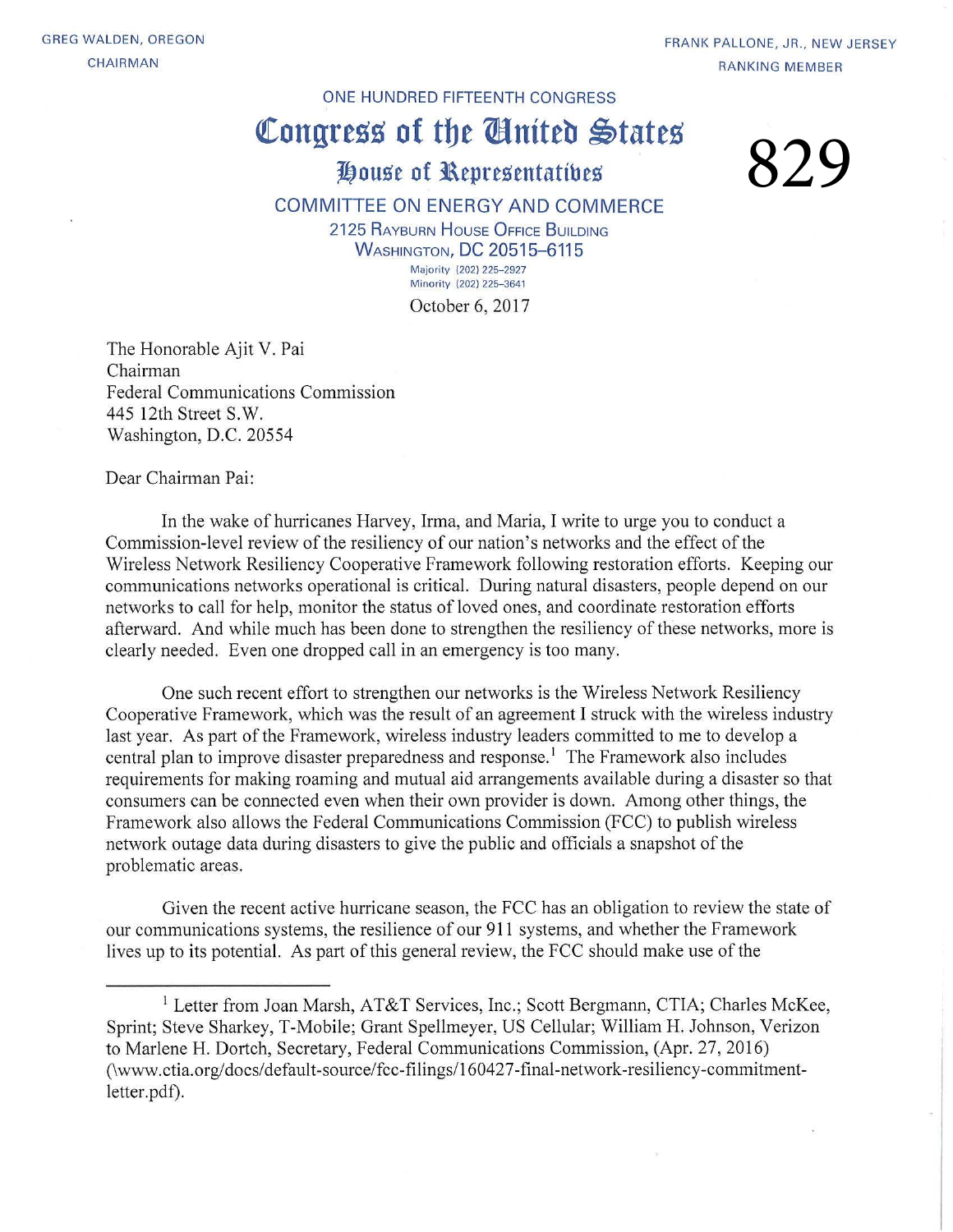The Honorable Ajit V. Pai October 6, 2017 Page 2

Framework's data to isolate the root causes of network outages. Policymakers need a better appreciation of which methods have worked and which have not to ensure we improve our future restoration efforts. Such an analysis would pay dividends. For example, after reviewing the Hurricane Harvey data made available by the Framework, it appears mobile network outages spiked on the third day following the storm.



These data are consistent with what I heard from wireless carriers, broadcasters, and cable operators during and after Hurricane Sandy tore through the northeast—that rebound outages result when network operators do not receive priority access to disaster zones to refuel the networks' backup generators. While I hope that Congress will pass my bill—the Securing Access to Networks in Disasters Act (the SANDy Act) soon, the Commission cannot rest in its efforts improve our communications systems.

A Commission-level evaluation will also help inform Congress and public safety officials about other places where we need to improve. For instance, following Hurricane Irma's landfall in Florida, Senators Nelson and Rubio used data from the Framework to identify where communications systems were down, allowing them to request that the Federal Emergency Management Agency prioritize efforts in those areas.<sup>2</sup> Additionally, I have been told that public safety officials have used the data provided by the Framework to help them assess the situation in their jurisdictions during disasters. On the other hand, I have also heard that some officials are unaware of these data. The FCC should therefore assess whether the Commission is doing

2 Letter from Senators Bill Nelson and Marco Rubio to William B. Long, Administrator, Federal Emergency Management Agency (Sept. 12, 2017)

(www.rubio.senate.gov/public/ \_ cache/files/1 bbdee62-c638-4b46-ac65-

511b863c3236/E3CBA04DA03B8Dl556234836DF6CD009.09.12.17-bn-mr-letter-to-fema-recell-service-assistance. pdf).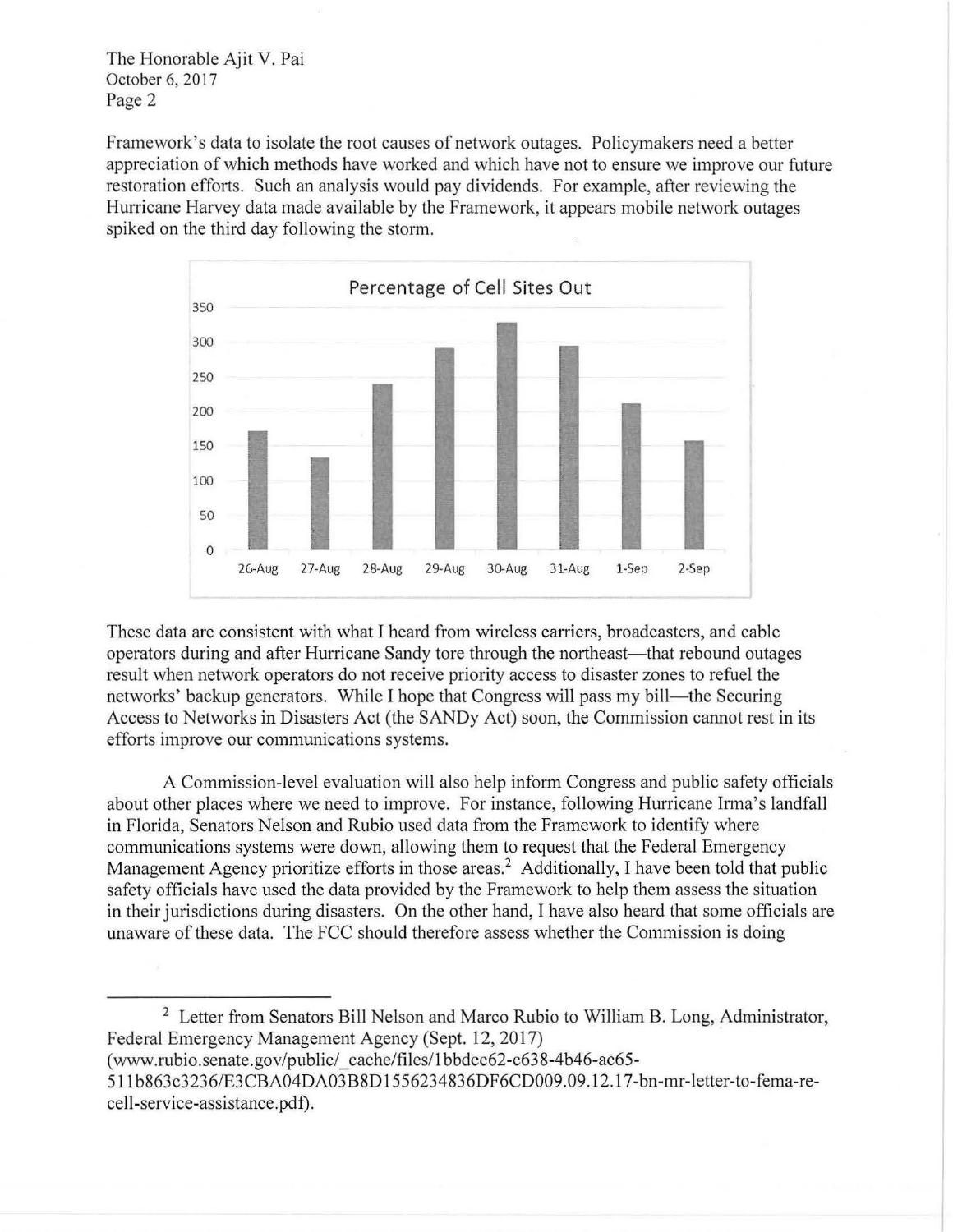The Honorable Ajit V. Pai October 6, 2017 Page 3

enough to make sure local officials are aware and taking advantage of the data made public under the Framework.

The Commission should also include an analysis of the effect of these disasters on 911 infrastructure. According to reports, numerous 9-1-1 call centers—or public safety answering points (PSAPs)—suffered outages in the wake of hurricanes Harvey, Irma, and Maria. The Commission must work to better understand what caused these outages and to ensure that call centers, carriers, their vendors, and the relevant 9-1-1 service providers are doing all they can to keep 9-1-1 functioning during a disaster.

Finally, my constituents better understood the effects of Hurricane Sandy on communications network in New Jersey when the full Commission held a field hearing near the site of the disaster after the storm. This hearing provided critical information about how to improve our systems and make them more resilient going forward. After restoration efforts have concluded, I urge you to consider using the field hearing in New Jersey as a model for how you can help the public better understand the outages caused by hurricanes Harvey, Irma, and Maria.

For those reasons, I urge the Commission to begin an evaluation of the resiliency of our nation's networks, in light of recent efforts, to understand what more can be done. As part of this review, I urge the Commission to:

- (1) Review how it can ensure the Wireless Network Resiliency Cooperative Framework is as effective as possible, including better informing public safety officials about the Framework;
- (2) Evaluate all of the data available to the Commission to better understand the root cause of wireless and wireline outages;
- (3) Evaluate all of the data available to the Commission to better understand the root causes of outages among PSAPs and relevant public safety service providers;
- ( 4) Review the effects recent disasters have had on our communications networks to identify what worked, what did not, and where we can improve;
- (5) Conduct field hearings to uncover what led to the outages caused by recent hunicanes and how the Commission can respond; and
- (6) Evaluate the potential options available to the Commission to address issues raised during its review.